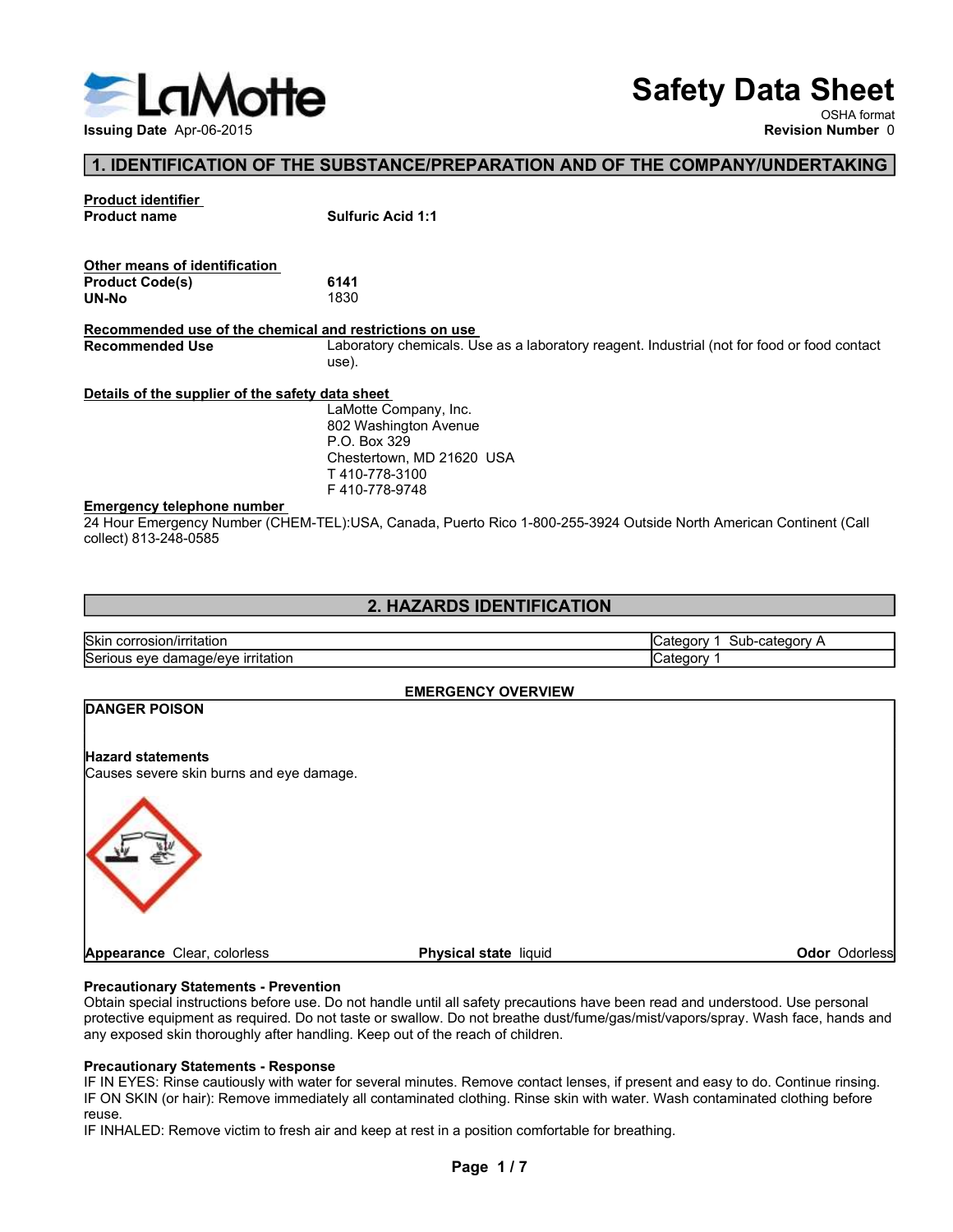Example 1:1<br>
In the United California of the United States of the United States Apr-06-2015<br>
IF SWALLOWED. Rinse mouth. Do NOT induce vomiting.<br>
Precautionary Statements - Storage Salt - Sulfuric Acid 1:1<br>
IF SWALLOWED. Rinse mouth. Do NOT induce vomiting.<br>
IF SWALLOWED. Rinse mouth. Do NOT induce vomiting.<br>
Precautionary Statements - Storage<br>
Store locked up.<br>
Precautionary Statements - Disposal<br>
D

6141 - Sulfuric Acid 1:1<br>
F SWALLOWED. Rinse mouth. Do NOT induce vomiting.<br>
Precautionary Statements - Storage<br>
Store locked up.<br>
Precautionary Statements - Disposal<br>
Dispose of contents/container to an approved waste dis 6141 - Sulfuric Acid 1:1<br>IF SWALLOWED. Rinse mouth. Do NOT induce vomiting.<br>Precautionary Statements - Storage<br>Store locked up.<br>Precautionary Statements - Disposal<br>Dispose of contents/container to an approved waste disposa 6141 - Sulfuric Acid 1:1<br>IF SWALLOWED. Rinse mouth. Do NOT induce vomiting.<br>Precautionary Statements - Storage<br>Store locked up.<br>Precautionary Statements - Disposal<br>Dispose of contents/container to an approved waste disposa Sulfuric Acid 1:1<br>
IF SWALLOWED. Rinse mouth. Do NOT induce vomiting.<br>
IF SWALLOWED. Rinse mouth. Do NOT induce vomiting.<br>
Precautionary Statements - Storage<br>
Store locked up.<br>
Precautionary Statements - Disposal<br>
Dispose

### Other Hazards

### 3. COMPOSITION/INFORMATION ON INGREDIENTS\*

| <b>The contract</b><br>name<br>.nr | <b>AC</b><br>. N4       | . . 0/<br>۱M۰<br>.<br>70 |
|------------------------------------|-------------------------|--------------------------|
| ′ ulturicے<br>: acıq               | 7664-9.<br>$\sim$<br>-- | <u>hд</u>                |

| 6141 - Sulfuric Acid 1:1                                                                                         |                                                                                                                                                                                                        | <b>Issuing Date</b><br>Apr-06-2015 |  |
|------------------------------------------------------------------------------------------------------------------|--------------------------------------------------------------------------------------------------------------------------------------------------------------------------------------------------------|------------------------------------|--|
| IF SWALLOWED. Rinse mouth. Do NOT induce vomiting.                                                               |                                                                                                                                                                                                        |                                    |  |
| <b>Precautionary Statements - Storage</b><br>Store locked up.                                                    |                                                                                                                                                                                                        |                                    |  |
| <b>Precautionary Statements - Disposal</b><br>Dispose of contents/container to an approved waste disposal plant. |                                                                                                                                                                                                        |                                    |  |
| <b>Other Hazards</b><br>May be harmful if swallowed                                                              |                                                                                                                                                                                                        |                                    |  |
|                                                                                                                  | 3. COMPOSITION/INFORMATION ON INGREDIENTS*                                                                                                                                                             |                                    |  |
| <b>Chemical name</b>                                                                                             | <b>CAS No</b>                                                                                                                                                                                          | Weight-%                           |  |
| Sulfuric acid                                                                                                    | 7664-93-9                                                                                                                                                                                              | 64                                 |  |
|                                                                                                                  | <b>4. FIRST AID MEASURES</b>                                                                                                                                                                           |                                    |  |
| <b>First Aid Measures</b>                                                                                        |                                                                                                                                                                                                        |                                    |  |
| <b>General advice</b>                                                                                            | Do not get in eyes, on skin, or on clothing. Do not breathe dust/fume/gas/mist/vapors/spray.                                                                                                           |                                    |  |
| Eye contact                                                                                                      | IF IN EYES: Rinse cautiously with water for several minutes. Remove contact lenses, if<br>present and easy to do. Continue rinsing. Keep eye wide open while rinsing. Call a<br>physician immediately. |                                    |  |
| Skin contact                                                                                                     | Wash off immediately with plenty of water for at least 15 minutes. Remove and isolate<br>contaminated clothing and shoes. Wash contaminated clothing before reuse. Call a<br>physician immediately.    |                                    |  |
| Inhalation                                                                                                       | IF INHALED: Remove to fresh air and keep at rest in a position comfortable for breathing. If<br>symptoms persist, call a physician.                                                                    |                                    |  |
| Ingestion                                                                                                        | Do NOT induce vomiting. Drink plenty of water. Clean mouth with water. Call a physician<br>immediately. Never give anything by mouth to an unconscious person.                                         |                                    |  |
| Self-protection of the first aider                                                                               | Use personal protection recommended in Section 8. Ensure that medical personnel are<br>aware of the material(s) involved, and take precautions to protect themselves.                                  |                                    |  |
|                                                                                                                  | <b>5. FIREFIGHTING MEASURES</b>                                                                                                                                                                        |                                    |  |
| Suitable extinguishing media<br>Dry chemical. Carbon dioxide (CO2). DO NOT USE WATER.                            |                                                                                                                                                                                                        |                                    |  |
| Specific hazards arising from the chemical<br>React vigorously and/or explosively with water.                    |                                                                                                                                                                                                        |                                    |  |
| <b>Hazardous combustion products</b><br>Contact with metals may evolve flammable hydrogen gas.                   |                                                                                                                                                                                                        |                                    |  |
| Protective equipment and precautions for firefighters<br>protective gear.                                        | As in any fire, wear self-contained breathing apparatus pressure-demand, MSHA/NIOSH (approved or equivalent) and full                                                                                  |                                    |  |
|                                                                                                                  | <b>6. ACCIDENTAL RELEASE MEASURES</b>                                                                                                                                                                  |                                    |  |
|                                                                                                                  | Personal precautions, protective equipment and emergency procedures                                                                                                                                    |                                    |  |
|                                                                                                                  | Page 2/7                                                                                                                                                                                               |                                    |  |
|                                                                                                                  |                                                                                                                                                                                                        |                                    |  |
|                                                                                                                  |                                                                                                                                                                                                        |                                    |  |
|                                                                                                                  |                                                                                                                                                                                                        |                                    |  |

## 5. FIREFIGHTING MEASURES

### 6. ACCIDENTAL RELEASE MEASURES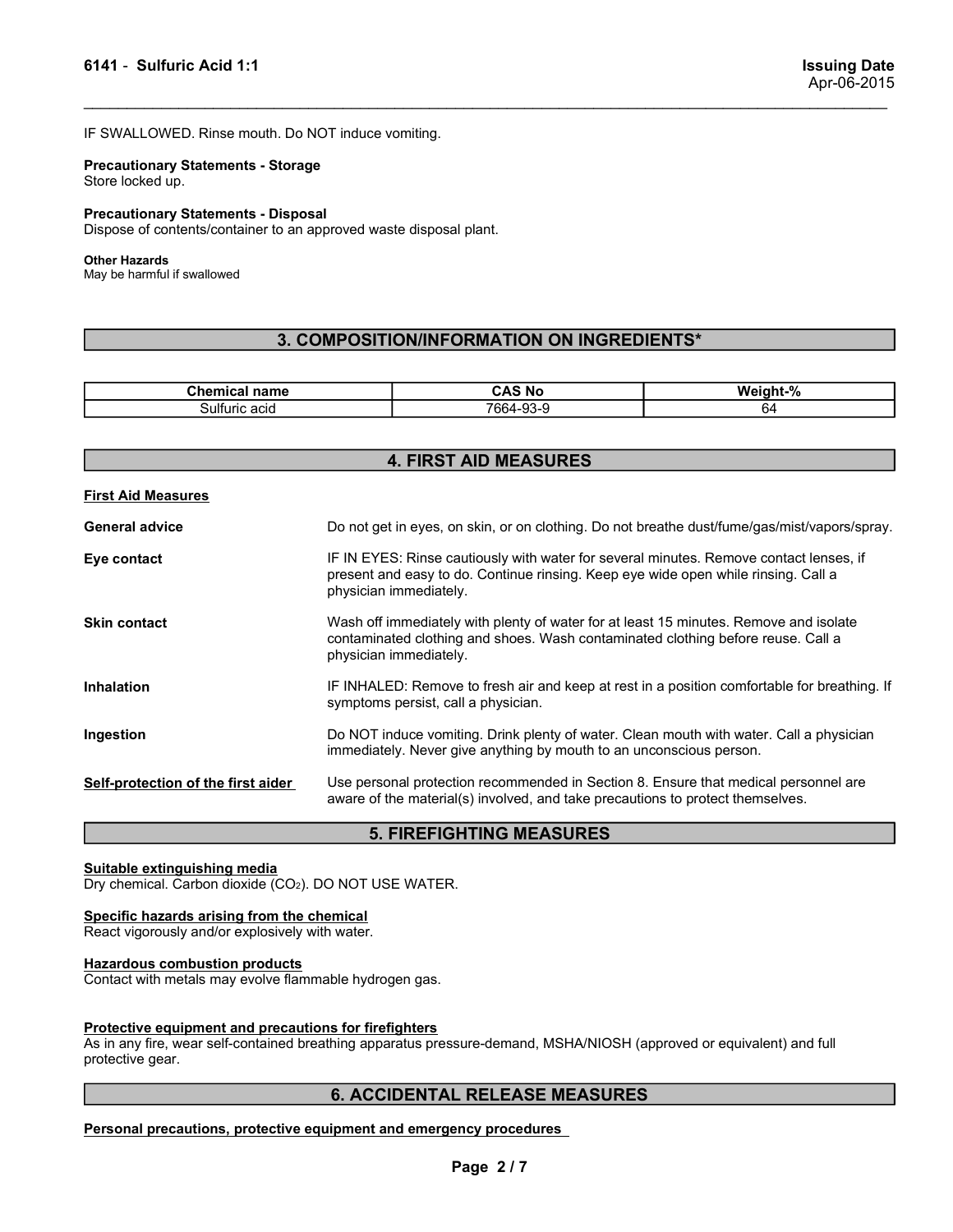| 6141 - Sulfuric Acid 1:1                                     |                                                                                                                                                                                                                                                                                                              |                                            | <b>Issuing Date</b><br>Apr-06-2015              |  |  |
|--------------------------------------------------------------|--------------------------------------------------------------------------------------------------------------------------------------------------------------------------------------------------------------------------------------------------------------------------------------------------------------|--------------------------------------------|-------------------------------------------------|--|--|
| <b>Personal precautions</b>                                  | Use personal protection recommended in Section 8. Ensure adequate ventilation. Avoid<br>contact with skin, eyes or clothing. Avoid breathing vapors or mists.                                                                                                                                                |                                            |                                                 |  |  |
| <b>Environmental precautions</b>                             | See Section 12 for additional Ecological Information.                                                                                                                                                                                                                                                        |                                            |                                                 |  |  |
| Methods and material for containment and cleaning up         |                                                                                                                                                                                                                                                                                                              |                                            |                                                 |  |  |
| <b>Methods for containment</b>                               | Contain and collect spillage with non-combustible absorbent material, (e.g. sand, earth,<br>diatomaceous earth, vermiculite) and place in container for disposal according to local /<br>national regulations (see Section 13).                                                                              |                                            |                                                 |  |  |
| Methods for cleaning up                                      | Neutralize spill with alkaline material (sodium bicarbonate), being careful to prevent<br>splattering, then containerize slurry and hold for later disposal. If local regulations permit,<br>dilute slurry with water and rinse to drain with excess water. After cleaning, flush away<br>traces with water. |                                            |                                                 |  |  |
|                                                              | 7. HANDLING AND STORAGE                                                                                                                                                                                                                                                                                      |                                            |                                                 |  |  |
| <b>Precautions for safe handling</b>                         |                                                                                                                                                                                                                                                                                                              |                                            |                                                 |  |  |
|                                                              | Handle in accordance with good industrial hygiene and safety practice. Do not taste or                                                                                                                                                                                                                       |                                            |                                                 |  |  |
| <b>Handling</b>                                              | swallow. Avoid contact with skin, eyes or clothing. Do not eat, drink or smoke when using<br>this product.                                                                                                                                                                                                   |                                            |                                                 |  |  |
| Conditions for safe storage, including any incompatibilities |                                                                                                                                                                                                                                                                                                              |                                            |                                                 |  |  |
| <b>Storage</b>                                               | Keep containers tightly closed in a dry, cool and well-ventilated place. Keep away from<br>incompatible materials such as cyanides or sulfides. Store away from strong bases or<br>metals. Do not store near combustible materials. Keep out of the reach of children.                                       |                                            |                                                 |  |  |
| <b>Incompatible Products</b>                                 | Water. Strong bases. Metals. Combustible materials. Cyanides. Sulfides. Formaldehyde.                                                                                                                                                                                                                        |                                            |                                                 |  |  |
|                                                              | 8. EXPOSURE CONTROLS/PERSONAL PROTECTION                                                                                                                                                                                                                                                                     |                                            |                                                 |  |  |
| <b>Control parameters</b>                                    |                                                                                                                                                                                                                                                                                                              |                                            |                                                 |  |  |
| <b>Chemical name</b><br>Sulfuric acid                        | <b>ACGIH TLV</b><br>TWA: 0.2 mg/m <sup>3</sup> thoracic fraction                                                                                                                                                                                                                                             | <b>OSHA PEL</b><br>TWA: $1 \text{ mg/m}^3$ | <b>NIOSH IDLH</b><br>IDLH: 15 mg/m <sup>3</sup> |  |  |

# 7. HANDLING AND STORAGE

| <b>Storage</b>               | Keep containers tightly closed in a dry, cool and well-ventilated place. Keep away from<br>incompatible materials such as cyanides or sulfides. Store away from strong bases or<br>metals. Do not store near combustible materials. Keep out of the reach of children. |
|------------------------------|------------------------------------------------------------------------------------------------------------------------------------------------------------------------------------------------------------------------------------------------------------------------|
| <b>Incompatible Products</b> | Water, Strong bases, Metals, Combustible materials, Cyanides, Sulfides, Formaldehyde,                                                                                                                                                                                  |

# 8. EXPOSURE CONTROLS/PERSONAL PROTECTION

|                                                              | roadaileo opin with amalino matonar (oodiam biodrbonato), bollig odi olar to provont<br>splattering, then containerize slurry and hold for later disposal. If local regulations permit,<br>dilute slurry with water and rinse to drain with excess water. After cleaning, flush away<br>traces with water. |                                                                               |                                              |  |  |  |
|--------------------------------------------------------------|------------------------------------------------------------------------------------------------------------------------------------------------------------------------------------------------------------------------------------------------------------------------------------------------------------|-------------------------------------------------------------------------------|----------------------------------------------|--|--|--|
|                                                              | 7. HANDLING AND STORAGE                                                                                                                                                                                                                                                                                    |                                                                               |                                              |  |  |  |
| <b>Precautions for safe handling</b>                         |                                                                                                                                                                                                                                                                                                            |                                                                               |                                              |  |  |  |
| <b>Handling</b>                                              | Handle in accordance with good industrial hygiene and safety practice. Do not taste or<br>swallow. Avoid contact with skin, eyes or clothing. Do not eat, drink or smoke when using<br>this product.                                                                                                       |                                                                               |                                              |  |  |  |
| Conditions for safe storage, including any incompatibilities |                                                                                                                                                                                                                                                                                                            |                                                                               |                                              |  |  |  |
| <b>Storage</b>                                               | Keep containers tightly closed in a dry, cool and well-ventilated place. Keep away from<br>incompatible materials such as cyanides or sulfides. Store away from strong bases or<br>metals. Do not store near combustible materials. Keep out of the reach of children.                                     |                                                                               |                                              |  |  |  |
| <b>Incompatible Products</b>                                 | Water. Strong bases. Metals. Combustible materials. Cyanides. Sulfides. Formaldehyde.                                                                                                                                                                                                                      |                                                                               |                                              |  |  |  |
|                                                              | 8. EXPOSURE CONTROLS/PERSONAL PROTECTION                                                                                                                                                                                                                                                                   |                                                                               |                                              |  |  |  |
| <b>Control parameters</b>                                    |                                                                                                                                                                                                                                                                                                            |                                                                               |                                              |  |  |  |
| <b>Chemical name</b>                                         | <b>ACGIH TLV</b>                                                                                                                                                                                                                                                                                           | <b>OSHA PEL</b>                                                               | <b>NIOSH IDLH</b>                            |  |  |  |
| Sulfuric acid<br>7664-93-9                                   | TWA: 0.2 mg/m <sup>3</sup> thoracic fraction                                                                                                                                                                                                                                                               | TWA: $1 \text{ mg/m}^3$<br>(vacated) TWA: $1 \text{ mg/m}^3$                  | IDLH: 15 mg/m <sup>3</sup><br>TWA: 1 $mg/m3$ |  |  |  |
| <b>Appropriate engineering controls</b>                      |                                                                                                                                                                                                                                                                                                            |                                                                               |                                              |  |  |  |
| <b>Engineering Measures</b>                                  | Ensure adequate ventilation, especially in confined areas.                                                                                                                                                                                                                                                 |                                                                               |                                              |  |  |  |
|                                                              | Individual protection measures, such as personal protective equipment                                                                                                                                                                                                                                      |                                                                               |                                              |  |  |  |
| <b>Eye/Face Protection</b>                                   | Wear safety glasses with side shields (or goggles).                                                                                                                                                                                                                                                        |                                                                               |                                              |  |  |  |
| Skin and body protection                                     | Gloves & Lab Coat. Wear protective gloves/clothing. Impervious clothing. Rubber gloves.<br>Nitrile rubber.                                                                                                                                                                                                 |                                                                               |                                              |  |  |  |
| <b>Respiratory protection</b>                                | appropriate certified respirators.                                                                                                                                                                                                                                                                         | When workers are facing concentrations above the exposure limit they must use |                                              |  |  |  |
| <b>Hygiene Measures</b>                                      | Handle in accordance with good industrial hygiene and safety practice. Do not eat, drink or<br>smoke when using this product. Wash hands before breaks and immediately after handling<br>the product. Take off contaminated clothing and wash before reuse.                                                |                                                                               |                                              |  |  |  |
|                                                              | 9. PHYSICAL AND CHEMICAL PROPERTIES                                                                                                                                                                                                                                                                        |                                                                               |                                              |  |  |  |
| Information on basic physical and chemical properties        |                                                                                                                                                                                                                                                                                                            |                                                                               |                                              |  |  |  |
|                                                              |                                                                                                                                                                                                                                                                                                            |                                                                               |                                              |  |  |  |
|                                                              |                                                                                                                                                                                                                                                                                                            |                                                                               |                                              |  |  |  |
|                                                              | Page 3/7                                                                                                                                                                                                                                                                                                   |                                                                               |                                              |  |  |  |
|                                                              |                                                                                                                                                                                                                                                                                                            |                                                                               |                                              |  |  |  |
|                                                              |                                                                                                                                                                                                                                                                                                            |                                                                               |                                              |  |  |  |
|                                                              |                                                                                                                                                                                                                                                                                                            |                                                                               |                                              |  |  |  |

# 9. PHYSICAL AND CHEMICAL PROPERTIES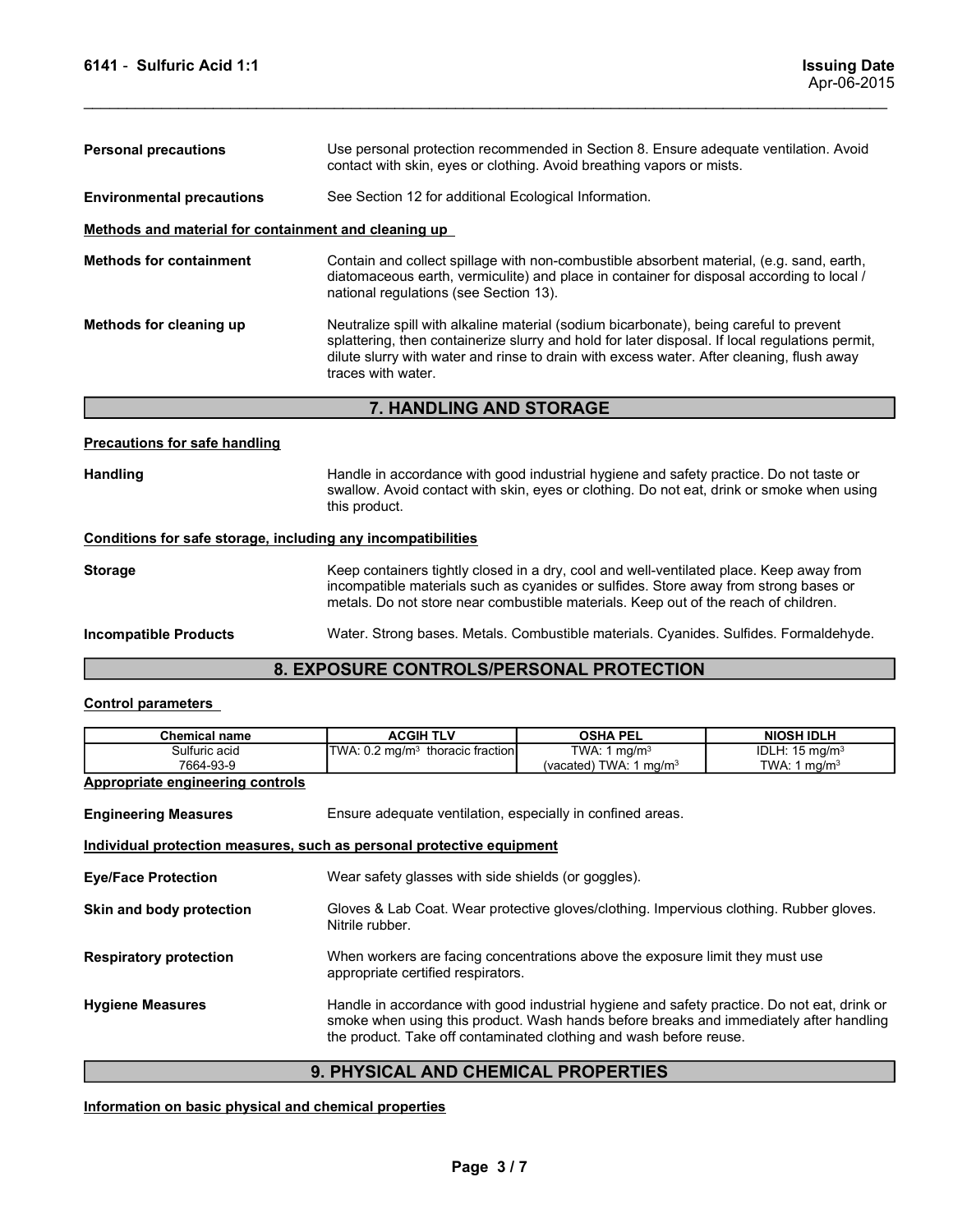| 6141 - Sulfuric Acid 1:1                                                                                                                                                                                                                                                               |                                                                                                                                                                                                                                                          |                                                                                     | <b>Issuing Date</b><br>Apr-06-2015                                                                                                                                                          |
|----------------------------------------------------------------------------------------------------------------------------------------------------------------------------------------------------------------------------------------------------------------------------------------|----------------------------------------------------------------------------------------------------------------------------------------------------------------------------------------------------------------------------------------------------------|-------------------------------------------------------------------------------------|---------------------------------------------------------------------------------------------------------------------------------------------------------------------------------------------|
| <b>Physical state</b><br><b>Appearance</b>                                                                                                                                                                                                                                             | liquid<br>Clear, colorless                                                                                                                                                                                                                               | Odor                                                                                | Odorless                                                                                                                                                                                    |
| <b>Property</b>                                                                                                                                                                                                                                                                        | <u>Values</u>                                                                                                                                                                                                                                            | Remarks • Method                                                                    |                                                                                                                                                                                             |
| рH<br>Melting point / freezing point<br>Boiling point / boiling range<br><b>Flash point</b><br><b>Evaporation rate</b><br>Flammability (solid, gas)                                                                                                                                    | <1<br>No information available<br><100 °C / 214 °F<br>Not Applicable<br>No information available                                                                                                                                                         |                                                                                     |                                                                                                                                                                                             |
| <b>Flammability Limit in Air</b><br><b>Upper flammability limit:</b><br>Lower flammability limit:<br>Vapor pressure<br>Vapor density<br><b>Specific gravity</b>                                                                                                                        | No information available<br>No information available<br>No information available<br>No information available<br>~1.57                                                                                                                                    |                                                                                     |                                                                                                                                                                                             |
| <b>Water solubility</b><br>Solubility in other solvents<br><b>Partition coefficient</b><br><b>Autoignition temperature</b><br><b>Decomposition temperature</b><br><b>Kinematic viscosity</b><br><b>Dynamic viscosity</b><br><b>Explosive properties</b><br><b>Oxidizing properties</b> | No information available<br>No information available<br>No information available<br>No information available<br>No information available<br>No information available<br>No information available<br>No information available<br>No information available |                                                                                     |                                                                                                                                                                                             |
| <b>Other Information</b>                                                                                                                                                                                                                                                               |                                                                                                                                                                                                                                                          |                                                                                     |                                                                                                                                                                                             |
| <b>Softening point</b><br><b>Molecular weight</b><br>VOC Content (%)<br><b>Density</b><br><b>Bulk density</b>                                                                                                                                                                          | No information available<br>No information available<br>No information available<br>No information available<br>No information available                                                                                                                 |                                                                                     |                                                                                                                                                                                             |
|                                                                                                                                                                                                                                                                                        | <b>10. STABILITY AND REACTIVITY</b>                                                                                                                                                                                                                      |                                                                                     |                                                                                                                                                                                             |
| <b>Stability</b><br><b>Hazardous Reactions</b>                                                                                                                                                                                                                                         | Stable under recommended storage conditions.                                                                                                                                                                                                             | Reacts violently with water. Contact with metals may evolve flammable hydrogen gas. |                                                                                                                                                                                             |
| Hazardous polymerization                                                                                                                                                                                                                                                               | Hazardous polymerization does not occur.                                                                                                                                                                                                                 |                                                                                     |                                                                                                                                                                                             |
| <b>Conditions to avoid</b><br>Incompatible materials<br>Hazardous decomposition products Hydrogen gas. Sulfur oxides (SOx).                                                                                                                                                            |                                                                                                                                                                                                                                                          | Excessive heat. Incompatible Products. Protect from light.                          | Water. Strong bases. Metals. Combustible materials. Cyanides. Sulfides. Formaldehyde.                                                                                                       |
|                                                                                                                                                                                                                                                                                        | <b>11. TOXICOLOGICAL INFORMATION</b>                                                                                                                                                                                                                     |                                                                                     |                                                                                                                                                                                             |
| Information on likely routes of exposure                                                                                                                                                                                                                                               |                                                                                                                                                                                                                                                          |                                                                                     |                                                                                                                                                                                             |
| <b>Component identification</b>                                                                                                                                                                                                                                                        |                                                                                                                                                                                                                                                          |                                                                                     |                                                                                                                                                                                             |
| Chemical name<br>Sulfuric acid<br>7664-93-9                                                                                                                                                                                                                                            | <b>ATEmix (oral)</b><br>$= 2140$ mg/kg (Rat)                                                                                                                                                                                                             | <b>ATEmix (dermal)</b><br>Not Established                                           | <b>Inhalation LC50</b><br>$= 510$ mg/m <sup>3</sup> (Rat) 2 h                                                                                                                               |
| Information on toxicological effects<br>Carcinogenicity                                                                                                                                                                                                                                | these mists. (Steel pickling / the manufacture of isopropyl alcohol by strong-acid process                                                                                                                                                               |                                                                                     | IARC has classified "strong inorganic acid mists containing sulfuric acid" as a known human<br>carcinogen, (IARC category 1). This classification applies only to occupational exposures to |

| <b>Density</b><br><b>Bulk density</b>                                                                                       | No information available  |                                                                                                                                     |                        |                                                                                                                                                                                                                                                                                           |  |  |  |
|-----------------------------------------------------------------------------------------------------------------------------|---------------------------|-------------------------------------------------------------------------------------------------------------------------------------|------------------------|-------------------------------------------------------------------------------------------------------------------------------------------------------------------------------------------------------------------------------------------------------------------------------------------|--|--|--|
|                                                                                                                             | No information available  |                                                                                                                                     |                        |                                                                                                                                                                                                                                                                                           |  |  |  |
|                                                                                                                             |                           | <b>10. STABILITY AND REACTIVITY</b>                                                                                                 |                        |                                                                                                                                                                                                                                                                                           |  |  |  |
| <b>Stability</b><br><b>Hazardous Reactions</b>                                                                              |                           | Stable under recommended storage conditions.<br>Reacts violently with water. Contact with metals may evolve flammable hydrogen gas. |                        |                                                                                                                                                                                                                                                                                           |  |  |  |
| Hazardous polymerization                                                                                                    |                           | Hazardous polymerization does not occur.                                                                                            |                        |                                                                                                                                                                                                                                                                                           |  |  |  |
| <b>Conditions to avoid</b><br>Incompatible materials<br>Hazardous decomposition products Hydrogen gas. Sulfur oxides (SOx). |                           | Excessive heat. Incompatible Products. Protect from light.                                                                          |                        | Water. Strong bases. Metals. Combustible materials. Cyanides. Sulfides. Formaldehyde.                                                                                                                                                                                                     |  |  |  |
|                                                                                                                             |                           | <b>11. TOXICOLOGICAL INFORMATION</b>                                                                                                |                        |                                                                                                                                                                                                                                                                                           |  |  |  |
| Information on likely routes of exposure                                                                                    |                           |                                                                                                                                     |                        |                                                                                                                                                                                                                                                                                           |  |  |  |
| <b>Component identification</b>                                                                                             |                           |                                                                                                                                     |                        |                                                                                                                                                                                                                                                                                           |  |  |  |
| Chemical name                                                                                                               | <b>ATEmix (oral)</b>      |                                                                                                                                     | <b>ATEmix (dermal)</b> | <b>Inhalation LC50</b>                                                                                                                                                                                                                                                                    |  |  |  |
| Sulfuric acid<br>7664-93-9                                                                                                  | $= 2140$ mg/kg (Rat)      |                                                                                                                                     | Not Established        | $= 510$ mg/m <sup>3</sup> (Rat) 2 h                                                                                                                                                                                                                                                       |  |  |  |
| Information on toxicological effects                                                                                        |                           |                                                                                                                                     |                        |                                                                                                                                                                                                                                                                                           |  |  |  |
| Carcinogenicity                                                                                                             | that uses sulfuric acid). |                                                                                                                                     |                        | IARC has classified "strong inorganic acid mists containing sulfuric acid" as a known human<br>carcinogen, (IARC category 1). This classification applies only to occupational exposures to<br>these mists. (Steel pickling / the manufacture of isopropyl alcohol by strong-acid process |  |  |  |
| <b>Chemical name</b>                                                                                                        | <b>ACGIH</b>              | <b>IARC</b>                                                                                                                         | <b>NTP</b>             | <b>OSHA</b>                                                                                                                                                                                                                                                                               |  |  |  |

# 11. TOXICOLOGICAL INFORMATION

| Component identification |                                                                          |                           |                                                                     |  |  |  |
|--------------------------|--------------------------------------------------------------------------|---------------------------|---------------------------------------------------------------------|--|--|--|
| <b>Chemical name</b>     | <b>ATEmix (oral)</b>                                                     | ATEmix (dermal)           | <b>Inhalation LC50</b>                                              |  |  |  |
| Sulfuric acid            | Rat<br>$-21$<br>$\overline{1}$<br>2140 mg/kg<br>$\overline{\phantom{0}}$ | <b>Not</b><br>Established | $\lambda$ 2 h<br>Rat<br>m <sub>o</sub><br>$= 510$ ma/m $\mathrm{s}$ |  |  |  |
| 7664-93-9                |                                                                          |                           |                                                                     |  |  |  |

| Distanted manager | $\lambda$                                                                                    | 1000                                                                                        | <b>NTD</b> | 0.011A |  |  |  |  |
|-------------------|----------------------------------------------------------------------------------------------|---------------------------------------------------------------------------------------------|------------|--------|--|--|--|--|
|                   | that uses sulfuric acid).                                                                    |                                                                                             |            |        |  |  |  |  |
|                   | these mists. (Steel pickling / the manufacture of isopropyl alcohol by strong-acid process   |                                                                                             |            |        |  |  |  |  |
|                   | carcinogen, (IARC category 1). This classification applies only to occupational exposures to |                                                                                             |            |        |  |  |  |  |
| Carcinogenicity   |                                                                                              | IARC has classified "strong inorganic acid mists containing sulfuric acid" as a known human |            |        |  |  |  |  |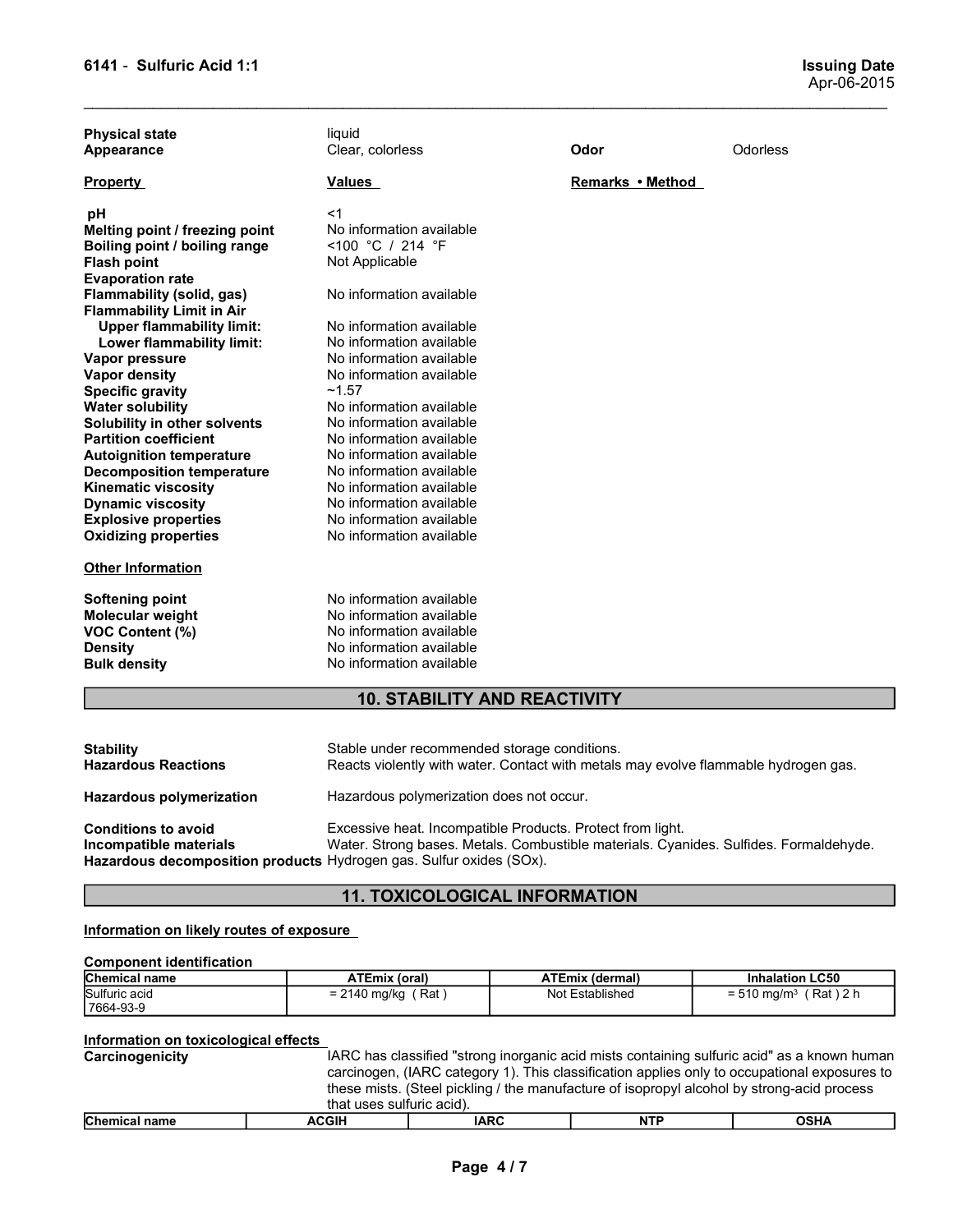| 6141 - Sulfuric Acid 1:1                                          |                                                                                                                                                                                                        |                                    |                                                                | <b>Issuing Date</b><br>Apr-06-2015                                                    |
|-------------------------------------------------------------------|--------------------------------------------------------------------------------------------------------------------------------------------------------------------------------------------------------|------------------------------------|----------------------------------------------------------------|---------------------------------------------------------------------------------------|
| Sulfuric acid<br>7664-93-9                                        | Not Established                                                                                                                                                                                        | Group 1                            | Known                                                          | Not Established                                                                       |
| <b>Chronic toxicity</b>                                           |                                                                                                                                                                                                        |                                    | exposure to mists containing sulfuric acid is a cancer hazard. | Chronic exposure to corrosive mists or vapors may cause erosion of the teeth. Chronic |
| <b>ATEmix (oral)</b>                                              | 3,344.00 mg/kg mg/l                                                                                                                                                                                    |                                    |                                                                |                                                                                       |
|                                                                   |                                                                                                                                                                                                        | <b>12. ECOLOGICAL INFORMATION</b>  |                                                                |                                                                                       |
| <b>Ecotoxicity</b>                                                |                                                                                                                                                                                                        |                                    |                                                                |                                                                                       |
| <b>Chemical name</b>                                              |                                                                                                                                                                                                        | <b>Toxicity to Algae</b>           | <b>Toxicity to Fish</b>                                        | Daphnia Magna (Water Flea)                                                            |
| Sulfuric acid<br>7664-93-9                                        |                                                                                                                                                                                                        | Not Established                    | 500: 96 h Brachydanio rerio mg/L<br>LC50 static                | 29: 24 h Daphnia magna mg/L<br><b>EC50</b>                                            |
| <b>Persistence and degradability</b><br>No information available. |                                                                                                                                                                                                        |                                    |                                                                |                                                                                       |
| <b>Bioaccumulation/Accumulation</b>                               | When released into the soil, this material may leach into ground water. When released into the air, this material may be removed<br>from the atmosphere to a moderate extent by wet or dry deposition. |                                    |                                                                |                                                                                       |
|                                                                   | <b>Chemical name</b>                                                                                                                                                                                   |                                    | Log Pow                                                        |                                                                                       |
|                                                                   | Sulfuric acid                                                                                                                                                                                          |                                    | Not Established                                                |                                                                                       |
|                                                                   | 7664-93-9                                                                                                                                                                                              |                                    |                                                                |                                                                                       |
|                                                                   |                                                                                                                                                                                                        | <b>13. DISPOSAL CONSIDERATIONS</b> |                                                                |                                                                                       |
|                                                                   |                                                                                                                                                                                                        |                                    |                                                                |                                                                                       |

# 12. ECOLOGICAL INFORMATION

|                                                            |                                                                    |                                               | exposure to mists containing sulfuric acid is a cancer hazard.                                                                                                                       |                                            |  |
|------------------------------------------------------------|--------------------------------------------------------------------|-----------------------------------------------|--------------------------------------------------------------------------------------------------------------------------------------------------------------------------------------|--------------------------------------------|--|
| <b>ATEmix (oral)</b>                                       | 3,344.00 mg/kg mg/l                                                |                                               |                                                                                                                                                                                      |                                            |  |
|                                                            |                                                                    | <b>12. ECOLOGICAL INFORMATION</b>             |                                                                                                                                                                                      |                                            |  |
| <b>Ecotoxicity</b>                                         |                                                                    |                                               |                                                                                                                                                                                      |                                            |  |
| <b>Chemical name</b>                                       |                                                                    | <b>Toxicity to Algae</b>                      | <b>Toxicity to Fish</b>                                                                                                                                                              | Daphnia Magna (Water Flea)                 |  |
| Sulfuric acid<br>7664-93-9                                 |                                                                    | Not Established                               | 500: 96 h Brachydanio rerio mg/L<br>LC50 static                                                                                                                                      | 29: 24 h Daphnia magna mg/L<br><b>EC50</b> |  |
| Persistence and degradability<br>No information available. |                                                                    |                                               |                                                                                                                                                                                      |                                            |  |
| <b>Bioaccumulation/Accumulation</b>                        | from the atmosphere to a moderate extent by wet or dry deposition. |                                               | When released into the soil, this material may leach into ground water. When released into the air, this material may be removed                                                     |                                            |  |
|                                                            |                                                                    |                                               |                                                                                                                                                                                      |                                            |  |
|                                                            | <b>Chemical name</b>                                               |                                               | Log Pow                                                                                                                                                                              |                                            |  |
|                                                            | Sulfuric acid<br>7664-93-9                                         |                                               | Not Established                                                                                                                                                                      |                                            |  |
|                                                            |                                                                    |                                               |                                                                                                                                                                                      |                                            |  |
|                                                            |                                                                    | <b>13. DISPOSAL CONSIDERATIONS</b>            |                                                                                                                                                                                      |                                            |  |
| <b>Disposal Methods</b>                                    |                                                                    | lime), then rinse to drain with excess water. | Dispose of contents/containers in accordance with local regulations. When in compliance<br>with local regulations, neutralize reagent to pH 7 with dilute base (NaOH/soda ash/slaked |                                            |  |
| <b>Contaminated packaging</b>                              |                                                                    | Do not reuse empty containers.                |                                                                                                                                                                                      |                                            |  |
| <b>Chemical name</b>                                       | <b>RCRA</b>                                                        | <b>RCRA - Basis for Listing</b>               | <b>RCRA - D Series Wastes</b>                                                                                                                                                        | <b>RCRA - U Series Wastes</b>              |  |
| Sulfuric acid<br>7664-93-9                                 | Not Established                                                    |                                               | Not Established                                                                                                                                                                      | Not Established                            |  |

### Bioaccumulation/Accumulation

| $\sim$<br>.hemical ∶<br>name | <b>Log Pow</b>     |  |
|------------------------------|--------------------|--|
| ulfuric acid                 | Established<br>Not |  |
| 7664-93-9                    |                    |  |

## 13. DISPOSAL CONSIDERATIONS

|                                                                    |                      | <b>12. ECOLOGICAL INFORMATION</b>             |                                                 |                                                                                                                                  |
|--------------------------------------------------------------------|----------------------|-----------------------------------------------|-------------------------------------------------|----------------------------------------------------------------------------------------------------------------------------------|
| <b>Ecotoxicity</b>                                                 |                      |                                               |                                                 |                                                                                                                                  |
| <b>Chemical name</b>                                               |                      | <b>Toxicity to Algae</b>                      | <b>Toxicity to Fish</b>                         | Daphnia Magna (Water Flea)                                                                                                       |
| Sulfuric acid<br>7664-93-9                                         |                      | Not Established                               | 500: 96 h Brachydanio rerio mg/L<br>LC50 static | 29: 24 h Daphnia magna mg/L<br>EC <sub>50</sub>                                                                                  |
| Persistence and degradability                                      |                      |                                               |                                                 |                                                                                                                                  |
| No information available.                                          |                      |                                               |                                                 |                                                                                                                                  |
| <b>Bioaccumulation/Accumulation</b>                                |                      |                                               |                                                 |                                                                                                                                  |
|                                                                    |                      |                                               |                                                 | When released into the soil, this material may leach into ground water. When released into the air, this material may be removed |
| from the atmosphere to a moderate extent by wet or dry deposition. |                      |                                               |                                                 |                                                                                                                                  |
|                                                                    | <b>Chemical name</b> |                                               | Log Pow                                         |                                                                                                                                  |
|                                                                    | Sulfuric acid        |                                               | Not Established                                 |                                                                                                                                  |
|                                                                    | 7664-93-9            |                                               |                                                 |                                                                                                                                  |
|                                                                    |                      |                                               |                                                 |                                                                                                                                  |
|                                                                    |                      | <b>13. DISPOSAL CONSIDERATIONS</b>            |                                                 |                                                                                                                                  |
| <b>Disposal Methods</b>                                            |                      |                                               |                                                 | Dispose of contents/containers in accordance with local regulations. When in compliance                                          |
|                                                                    |                      |                                               |                                                 | with local regulations, neutralize reagent to pH 7 with dilute base (NaOH/soda ash/slaked                                        |
|                                                                    |                      | lime), then rinse to drain with excess water. |                                                 |                                                                                                                                  |
| <b>Contaminated packaging</b>                                      |                      | Do not reuse empty containers.                |                                                 |                                                                                                                                  |
| <b>Chemical name</b>                                               | <b>RCRA</b>          | <b>RCRA - Basis for Listing</b>               | <b>RCRA - D Series Wastes</b>                   | <b>RCRA - U Series Wastes</b>                                                                                                    |
|                                                                    |                      |                                               |                                                 |                                                                                                                                  |
| Sulfuric acid<br>7664-93-9                                         | Not Established      |                                               | Not Established                                 | Not Established                                                                                                                  |

| <b>Toxicity to Algae</b><br><b>Toxicity to Fish</b><br>Daphnia Magna (Water Flea)<br><b>Chemical name</b><br>Not Established<br>500: 96 h Brachydanio rerio mg/L<br>29: 24 h Daphnia magna mg/L<br>Sulfuric acid<br>7664-93-9<br>LC50 static<br><b>EC50</b><br>Persistence and degradability<br><b>Bioaccumulation/Accumulation</b><br>When released into the soil, this material may leach into ground water. When released into the air, this material may be removed<br>from the atmosphere to a moderate extent by wet or dry deposition.<br><b>Chemical name</b><br><b>Log Pow</b><br>Sulfuric acid<br>Not Established<br>7664-93-9<br><b>13. DISPOSAL CONSIDERATIONS</b><br>Dispose of contents/containers in accordance with local regulations. When in compliance<br>with local regulations, neutralize reagent to pH 7 with dilute base (NaOH/soda ash/slaked<br>lime), then rinse to drain with excess water.<br><b>Contaminated packaging</b><br>Do not reuse empty containers.<br><b>RCRA</b><br><b>Chemical name</b><br><b>RCRA - D Series Wastes</b><br><b>RCRA - Basis for Listing</b><br>Not Established<br>Not Established<br>Sulfuric acid<br>Not Established<br>7664-93-9<br><b>RCRA - Halogenated</b><br><b>RCRA - F Series Wastes</b><br><b>Chemical name</b><br><b>RCRA - P Series Wastes</b><br><b>Organic Compounds</b><br>Sulfuric acid<br>Not Established<br>Not Established<br>Not Established<br>Not Established<br>7664-93-9<br><b>California Hazardous Waste Status</b><br><b>Chemical name</b><br>Sulfuric acid<br>Toxic<br>7664-93-9<br>Corrosive<br><b>14. TRANSPORT INFORMATION</b><br>SULFURIC ACID ( > 51%ACID)<br>Proper shipping name<br>UN-No<br>1830<br><b>Hazard Class</b><br>8<br>$\mathsf{II}$<br><b>Packing group</b><br>1000<br><b>Reportable Quantity (RQ)</b><br>SULFURIC ACID ( > 51%ACID)<br>Proper shipping name<br>1830<br>UN-No<br>Page 5/7 | <b>Ecotoxicity</b>        |  |  |  |
|-------------------------------------------------------------------------------------------------------------------------------------------------------------------------------------------------------------------------------------------------------------------------------------------------------------------------------------------------------------------------------------------------------------------------------------------------------------------------------------------------------------------------------------------------------------------------------------------------------------------------------------------------------------------------------------------------------------------------------------------------------------------------------------------------------------------------------------------------------------------------------------------------------------------------------------------------------------------------------------------------------------------------------------------------------------------------------------------------------------------------------------------------------------------------------------------------------------------------------------------------------------------------------------------------------------------------------------------------------------------------------------------------------------------------------------------------------------------------------------------------------------------------------------------------------------------------------------------------------------------------------------------------------------------------------------------------------------------------------------------------------------------------------------------------------------------------------------------------------------------------------------------------|---------------------------|--|--|--|
|                                                                                                                                                                                                                                                                                                                                                                                                                                                                                                                                                                                                                                                                                                                                                                                                                                                                                                                                                                                                                                                                                                                                                                                                                                                                                                                                                                                                                                                                                                                                                                                                                                                                                                                                                                                                                                                                                                 |                           |  |  |  |
|                                                                                                                                                                                                                                                                                                                                                                                                                                                                                                                                                                                                                                                                                                                                                                                                                                                                                                                                                                                                                                                                                                                                                                                                                                                                                                                                                                                                                                                                                                                                                                                                                                                                                                                                                                                                                                                                                                 |                           |  |  |  |
| <b>RCRA - U Series Wastes</b><br><b>RCRA - K Series Wastes</b>                                                                                                                                                                                                                                                                                                                                                                                                                                                                                                                                                                                                                                                                                                                                                                                                                                                                                                                                                                                                                                                                                                                                                                                                                                                                                                                                                                                                                                                                                                                                                                                                                                                                                                                                                                                                                                  | No information available. |  |  |  |
|                                                                                                                                                                                                                                                                                                                                                                                                                                                                                                                                                                                                                                                                                                                                                                                                                                                                                                                                                                                                                                                                                                                                                                                                                                                                                                                                                                                                                                                                                                                                                                                                                                                                                                                                                                                                                                                                                                 |                           |  |  |  |
|                                                                                                                                                                                                                                                                                                                                                                                                                                                                                                                                                                                                                                                                                                                                                                                                                                                                                                                                                                                                                                                                                                                                                                                                                                                                                                                                                                                                                                                                                                                                                                                                                                                                                                                                                                                                                                                                                                 |                           |  |  |  |
|                                                                                                                                                                                                                                                                                                                                                                                                                                                                                                                                                                                                                                                                                                                                                                                                                                                                                                                                                                                                                                                                                                                                                                                                                                                                                                                                                                                                                                                                                                                                                                                                                                                                                                                                                                                                                                                                                                 |                           |  |  |  |
|                                                                                                                                                                                                                                                                                                                                                                                                                                                                                                                                                                                                                                                                                                                                                                                                                                                                                                                                                                                                                                                                                                                                                                                                                                                                                                                                                                                                                                                                                                                                                                                                                                                                                                                                                                                                                                                                                                 |                           |  |  |  |
|                                                                                                                                                                                                                                                                                                                                                                                                                                                                                                                                                                                                                                                                                                                                                                                                                                                                                                                                                                                                                                                                                                                                                                                                                                                                                                                                                                                                                                                                                                                                                                                                                                                                                                                                                                                                                                                                                                 | <b>Disposal Methods</b>   |  |  |  |
|                                                                                                                                                                                                                                                                                                                                                                                                                                                                                                                                                                                                                                                                                                                                                                                                                                                                                                                                                                                                                                                                                                                                                                                                                                                                                                                                                                                                                                                                                                                                                                                                                                                                                                                                                                                                                                                                                                 |                           |  |  |  |
|                                                                                                                                                                                                                                                                                                                                                                                                                                                                                                                                                                                                                                                                                                                                                                                                                                                                                                                                                                                                                                                                                                                                                                                                                                                                                                                                                                                                                                                                                                                                                                                                                                                                                                                                                                                                                                                                                                 |                           |  |  |  |
|                                                                                                                                                                                                                                                                                                                                                                                                                                                                                                                                                                                                                                                                                                                                                                                                                                                                                                                                                                                                                                                                                                                                                                                                                                                                                                                                                                                                                                                                                                                                                                                                                                                                                                                                                                                                                                                                                                 |                           |  |  |  |
|                                                                                                                                                                                                                                                                                                                                                                                                                                                                                                                                                                                                                                                                                                                                                                                                                                                                                                                                                                                                                                                                                                                                                                                                                                                                                                                                                                                                                                                                                                                                                                                                                                                                                                                                                                                                                                                                                                 |                           |  |  |  |
|                                                                                                                                                                                                                                                                                                                                                                                                                                                                                                                                                                                                                                                                                                                                                                                                                                                                                                                                                                                                                                                                                                                                                                                                                                                                                                                                                                                                                                                                                                                                                                                                                                                                                                                                                                                                                                                                                                 |                           |  |  |  |
|                                                                                                                                                                                                                                                                                                                                                                                                                                                                                                                                                                                                                                                                                                                                                                                                                                                                                                                                                                                                                                                                                                                                                                                                                                                                                                                                                                                                                                                                                                                                                                                                                                                                                                                                                                                                                                                                                                 |                           |  |  |  |
|                                                                                                                                                                                                                                                                                                                                                                                                                                                                                                                                                                                                                                                                                                                                                                                                                                                                                                                                                                                                                                                                                                                                                                                                                                                                                                                                                                                                                                                                                                                                                                                                                                                                                                                                                                                                                                                                                                 |                           |  |  |  |
|                                                                                                                                                                                                                                                                                                                                                                                                                                                                                                                                                                                                                                                                                                                                                                                                                                                                                                                                                                                                                                                                                                                                                                                                                                                                                                                                                                                                                                                                                                                                                                                                                                                                                                                                                                                                                                                                                                 | <b>DOT</b>                |  |  |  |
|                                                                                                                                                                                                                                                                                                                                                                                                                                                                                                                                                                                                                                                                                                                                                                                                                                                                                                                                                                                                                                                                                                                                                                                                                                                                                                                                                                                                                                                                                                                                                                                                                                                                                                                                                                                                                                                                                                 | <b>IATA</b>               |  |  |  |

|                                 | Organic Compounds    |                                  |                                          |                 |
|---------------------------------|----------------------|----------------------------------|------------------------------------------|-----------------|
| Sulfuric acid<br>7664-93-9      | Not Established      | Not Established                  | Not Established                          | Not Established |
|                                 | <b>Chemical name</b> |                                  | <b>California Hazardous Waste Status</b> |                 |
|                                 | Sulfuric acid        |                                  | Toxic                                    |                 |
|                                 | 7664-93-9            |                                  | Corrosive                                |                 |
|                                 |                      |                                  |                                          |                 |
|                                 |                      | <b>14. TRANSPORT INFORMATION</b> |                                          |                 |
|                                 |                      |                                  |                                          |                 |
| <b>DOT</b>                      |                      |                                  |                                          |                 |
| Proper shipping name            |                      | SULFURIC ACID ( > 51%ACID)       |                                          |                 |
| UN-No                           | 1830                 |                                  |                                          |                 |
| <b>Hazard Class</b>             | 8                    |                                  |                                          |                 |
| Packing group                   | Ш                    |                                  |                                          |                 |
| <b>Reportable Quantity (RQ)</b> | 1000                 |                                  |                                          |                 |
|                                 |                      |                                  |                                          |                 |
| <b>IATA</b>                     |                      |                                  |                                          |                 |
| Proper shipping name<br>UN-No   | 1830                 | SULFURIC ACID ( > 51%ACID)       |                                          |                 |
|                                 |                      | Page 5/7                         |                                          |                 |
|                                 |                      |                                  |                                          |                 |
|                                 |                      |                                  |                                          |                 |

# 14. TRANSPORT INFORMATION

| DOT                             |                             |  |
|---------------------------------|-----------------------------|--|
| Proper shipping name            | SULFURIC ACID ( > 51% ACID) |  |
| UN-No                           | 1830                        |  |
| <b>Hazard Class</b>             |                             |  |
| Packing group                   |                             |  |
| <b>Reportable Quantity (RQ)</b> | 1000                        |  |

| IATA                          |                                     |  |
|-------------------------------|-------------------------------------|--|
| Proper shipping name<br>UN-No | SULFURIC ACID ( > 51% ACID)<br>1830 |  |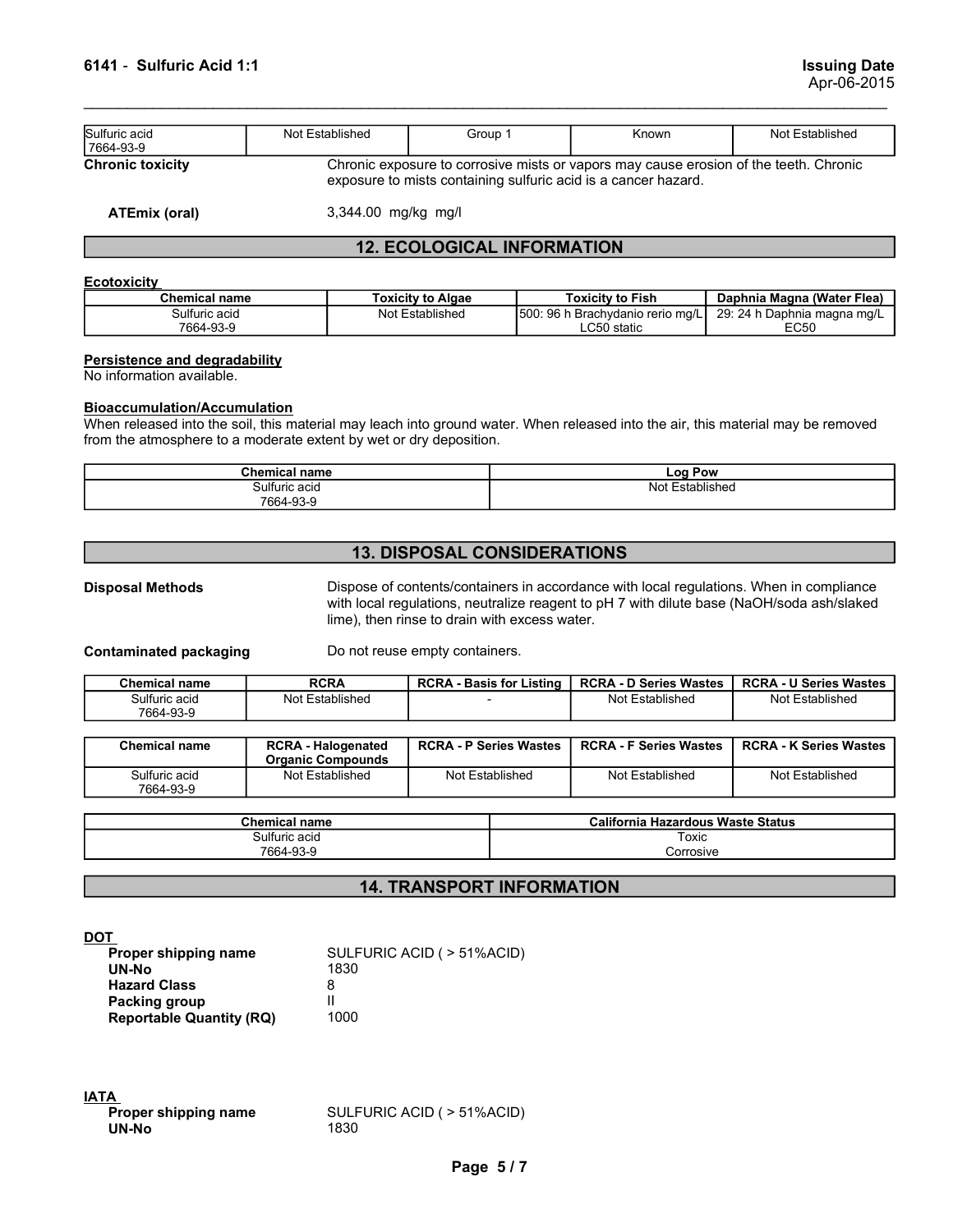| 6141 - Sulfuric Acid 1:1             |                         |  | <b>Issuing Date</b><br>Apr-06-2015 |
|--------------------------------------|-------------------------|--|------------------------------------|
| <b>Hazard Class</b><br>Packing group | $\bf 8$<br>$\mathbf{I}$ |  |                                    |
|                                      |                         |  |                                    |

### IMDG/IMO

| <b>Hazard Class</b><br>8<br>$\mathsf{I}\mathsf{I}$<br>Packing group                                       | <b>Issuing Date</b><br>Apr-06-2015 |
|-----------------------------------------------------------------------------------------------------------|------------------------------------|
| SULFURIC ACID ( > 51%ACID)<br>Proper shipping name<br>UN-No<br>1830                                       |                                    |
| 6141 - Sulfuric Acid 1:1<br><b>IMDG/IMO</b><br><b>Hazard Class</b><br>8<br>$\mathbf{II}$<br>Packing group |                                    |

## 15. REGULATORY INFORMATION

| 6141 - Sulfuric Acid 1:1                                                                        |                                                         |
|-------------------------------------------------------------------------------------------------|---------------------------------------------------------|
| <b>Hazard Class</b><br><b>Packing group</b>                                                     | 8<br>$\mathbf{I}$                                       |
| <b>IMDG/IMO</b><br>Proper shipping name<br>UN-No<br><b>Hazard Class</b><br><b>Packing group</b> | SULFURIC ACID ( > 51%ACID)<br>1830<br>8<br>$\mathbf{I}$ |
|                                                                                                 | <b>15. REGULATORY INFORMATION</b>                       |
| <b>International Inventories</b>                                                                |                                                         |
| <b>TSCA</b>                                                                                     | Complies                                                |
| <b>DSL/NDSL</b>                                                                                 | Complies                                                |
| <b>EINECS/ELINCS</b>                                                                            | Complies                                                |
| <b>ENCS</b><br><b>IECSC</b>                                                                     | Complies<br>Complies                                    |
| <b>KECL</b>                                                                                     | Complies                                                |
| <b>PICCS</b>                                                                                    | Complies                                                |
| <b>AICS</b>                                                                                     | Complies                                                |

### Legend:

TSCA - United States Toxic Substances Control Act Section 8(b) Inventory DSL/NDSL - Canadian Domestic Substances List/Non-Domestic Substances List EINECS/ELINCS - European Inventory of Existing Chemical Substances/European List of Notified Chemical Substances ENCS - Japan Existing and New Chemical Substances IECSC - China Inventory of Existing Chemical Substances KECL - Korean Existing and Evaluated Chemical Substances PICCS - Philippines Inventory of Chemicals and Chemical Substances 15. REGULATORY INFORMATION<br>
INternational Inventories<br>
ISCA<br>
ENECS/ELINCS<br>
ENECS/ELINCS<br>
ENECS/ELINCS<br>
ENECS<br>
ENECS<br>
ENECS<br>
ENECS<br>
ENECS<br>
ISCA<br>
USES<br>
ISCA<br>
USES<br>
ISCA<br>
USES<br>
ISCA<br>
USES<br>
USES<br>
USES<br>
USES<br>
USES - Applies<br>
IN **SECTION METATION 115 OF THE SUPER ACTES COMPRESSEDS COMPRESSED COMPRESSEDNATION COMPRESSEDNATION COMPRESSEDNATION COMPRESSEDNATION COMPRESSEDNATION COMPRESSEDNATION COMPRESSEDNATION COMPRESSEDNATION COMPRESSEDNATION CONTA or chemical international Inventories.**<br> **TSCA Complies**<br> **Chemics Complies**<br> **ENCS Complies**<br> **ENCS**<br> **ENCS**<br> **ENCS**<br> **COMPRISE COMPRISE COMPRISE COMPRISE<br>
<b>LEGGS**<br> **COMPRISE CONTINUAL COMPRISE CONTINUAL COMPRISE**<br> **COMP** 

### SARA 313

| <b>Chemical name</b><br>Sulfuric acid<br>7664-93-9                                |                                                                                                                                                                                                                                                                                  |                                    |                                                                   |                                             |                                             |
|-----------------------------------------------------------------------------------|----------------------------------------------------------------------------------------------------------------------------------------------------------------------------------------------------------------------------------------------------------------------------------|------------------------------------|-------------------------------------------------------------------|---------------------------------------------|---------------------------------------------|
|                                                                                   |                                                                                                                                                                                                                                                                                  |                                    |                                                                   |                                             | RQ 454 kg final RQ                          |
|                                                                                   | <b>Hazardous Substances RQs</b><br>1000 lb                                                                                                                                                                                                                                       |                                    |                                                                   | <b>CERCLA/SARA RQ</b><br>1000 lb            | RQ<br>RQ 1000 lb final RQ                   |
| <b>CERCLA</b>                                                                     | This material, as supplied, contains one or more substances regulated as a hazardous substance under the Comprehensive<br>Environmental Response Compensation and Liability Act (CERCLA) (40 CFR 302)                                                                            |                                    |                                                                   |                                             |                                             |
| Sulfuric acid<br>7664-93-9                                                        | 1000 lb                                                                                                                                                                                                                                                                          | Not Established<br>Not Established |                                                                   | X                                           |                                             |
| <b>Chemical name</b>                                                              | <b>CWA - Reportable</b><br>Quantities                                                                                                                                                                                                                                            |                                    | <b>CWA - Priority Pollutants</b><br><b>CWA - Toxic Pollutants</b> |                                             | <b>CWA - Hazardous</b><br><b>Substances</b> |
| <b>CWA (Clean Water Act)</b><br>and 40 CFR 122.42)                                | This product contains the following substances which are regulated pollutants pursuant to the Clean Water Act (40 CFR 122.21                                                                                                                                                     |                                    |                                                                   |                                             |                                             |
| <b>Fire hazard</b><br>Sudden release of pressure hazard<br><b>Reactive Hazard</b> |                                                                                                                                                                                                                                                                                  |                                    | No<br>No<br>Yes                                                   |                                             |                                             |
| Acute health hazard<br><b>Chronic Health Hazard</b>                               |                                                                                                                                                                                                                                                                                  |                                    | Yes                                                               |                                             |                                             |
| <b>SARA 311/312 Hazard Categories</b>                                             |                                                                                                                                                                                                                                                                                  |                                    | Yes                                                               |                                             |                                             |
|                                                                                   | 7664-93-9                                                                                                                                                                                                                                                                        |                                    |                                                                   |                                             |                                             |
|                                                                                   | <b>Chemical name</b><br>Sulfuric acid                                                                                                                                                                                                                                            |                                    |                                                                   | <b>SARA 313 - Threshold Values %</b><br>1.0 |                                             |
| <b>SARA 313</b>                                                                   | Section 313 of Title III of the Superfund Amendments and Reauthorization Act of 1986 (SARA). This product contains a chemical<br>or chemicals which are subject to the reporting requirements of the Act and Title 40 of the Code of Federal Regulations, Part 372               |                                    |                                                                   |                                             |                                             |
| <b>US Federal Regulations</b>                                                     |                                                                                                                                                                                                                                                                                  |                                    |                                                                   |                                             |                                             |
| AICS - Australian Inventory of Chemical Substances                                | <b>IECSC</b> - China Inventory of Existing Chemical Substances<br>KECL - Korean Existing and Evaluated Chemical Substances<br>PICCS - Philippines Inventory of Chemicals and Chemical Substances                                                                                 |                                    |                                                                   |                                             |                                             |
| Legend:<br><b>ENCS</b> - Japan Existing and New Chemical Substances               | TSCA - United States Toxic Substances Control Act Section 8(b) Inventory<br><b>DSL/NDSL</b> - Canadian Domestic Substances List/Non-Domestic Substances List<br>EINECS/ELINCS - European Inventory of Existing Chemical Substances/European List of Notified Chemical Substances |                                    |                                                                   |                                             |                                             |
| <b>AICS</b>                                                                       | Complies                                                                                                                                                                                                                                                                         |                                    |                                                                   |                                             |                                             |
| <b>PICCS</b>                                                                      | Complies                                                                                                                                                                                                                                                                         |                                    |                                                                   |                                             |                                             |
| <b>IECSC</b><br><b>KECL</b>                                                       | Complies<br>Complies                                                                                                                                                                                                                                                             |                                    |                                                                   |                                             |                                             |
| <b>ENCS</b>                                                                       | Complies                                                                                                                                                                                                                                                                         |                                    |                                                                   |                                             |                                             |
| <b>EINECS/ELINCS</b>                                                              | Complies                                                                                                                                                                                                                                                                         |                                    |                                                                   |                                             |                                             |
|                                                                                   | Complies<br>Complies                                                                                                                                                                                                                                                             |                                    |                                                                   |                                             |                                             |
| <b>TSCA</b><br><b>DSL/NDSL</b>                                                    |                                                                                                                                                                                                                                                                                  |                                    |                                                                   |                                             |                                             |

| <b>Chemical name</b>       | <b>CWA - Reportable</b><br>Quantities | <b>CWA - Toxic Pollutants</b> | <b>CWA - Priority Pollutants</b> | <b>CWA - Hazardous</b><br><b>Substances</b> |
|----------------------------|---------------------------------------|-------------------------------|----------------------------------|---------------------------------------------|
| Sulfuric acid<br>7664-93-9 | 1000 lb                               | Not Established               | Not Established                  |                                             |

### **CERCLA**

| Chemical name | <b>Hazardous Substances RQs</b> | LA/SARA RQ<br>CERCI | п,<br>אש                                                       |
|---------------|---------------------------------|---------------------|----------------------------------------------------------------|
| Sulfuric acid | 1000 lk                         | 1000 lb             | $\overline{D}$<br>1000<br><sub>n</sub><br>lb final<br>אש<br>שה |
| 7664-93-9     |                                 |                     | ka final RQ<br>$D$ $\cap$ $A$ $E$ $A$ $L$<br>454.<br>שע        |